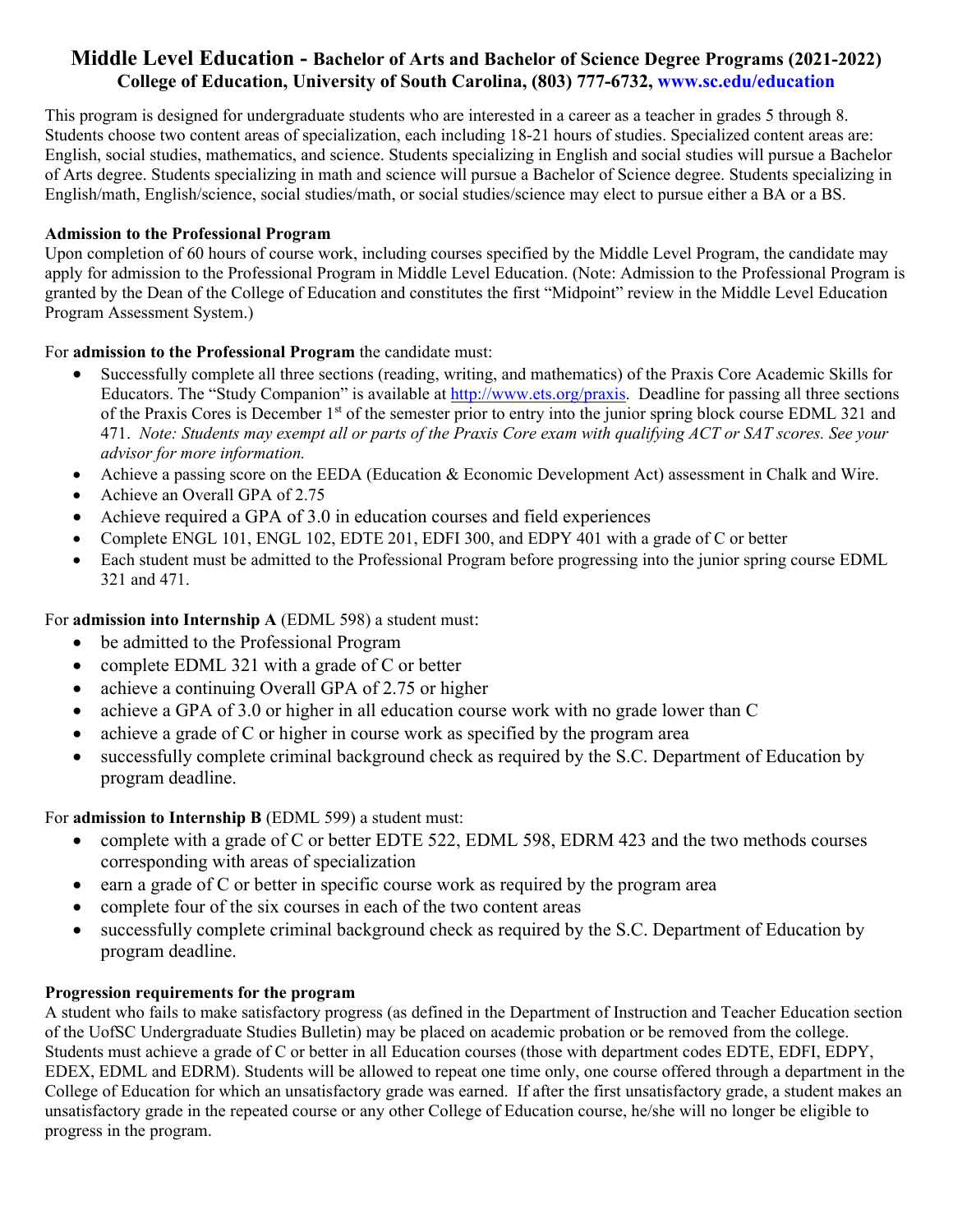# **Middle Level Education, B.A. or B.S.(2021‐2022)**‐Degree Requirements (Total hours: minimum 122)

## 1. Carolina Core Plus other Program Requirements (BA: 31-43 hours) (BS: 34-46 hours)

| CMW        | EFFECTIVE, ENGAGED, AND PERSUASIVE<br><b>COMMUNICATION: WRITING (6 hours)</b>                                               | Complete 6 hours (two courses) as follows:<br>Grade of C or better required<br>ENGL 101 (3)<br>$\bullet$<br>ENGL 102 (3)<br>$\bullet$                                                                                                                                                                                                                                                                                                                                                                                                                                                                                                                                                                                                                                                                                                                                                                                                                                                                                                                                                            |
|------------|-----------------------------------------------------------------------------------------------------------------------------|--------------------------------------------------------------------------------------------------------------------------------------------------------------------------------------------------------------------------------------------------------------------------------------------------------------------------------------------------------------------------------------------------------------------------------------------------------------------------------------------------------------------------------------------------------------------------------------------------------------------------------------------------------------------------------------------------------------------------------------------------------------------------------------------------------------------------------------------------------------------------------------------------------------------------------------------------------------------------------------------------------------------------------------------------------------------------------------------------|
| <b>ARP</b> | ANALYTICAL REASONING & PROBLEM<br><b>SOLVING</b><br>(6 hours)                                                               | Complete 6 hours (two courses) from:                                                                                                                                                                                                                                                                                                                                                                                                                                                                                                                                                                                                                                                                                                                                                                                                                                                                                                                                                                                                                                                             |
|            | B.A.                                                                                                                        | MATH 122(3)<br>CSCE 101 (3)<br>$\bullet$<br>$\bullet$<br><b>MATH 141 (4)</b><br>CSCE 102 (3)<br>$\bullet$<br>$\bullet$<br>MATH 142 (4)<br>CSCE 145 (4)<br>$\bullet$<br>$\bullet$<br>ECON 436 (3)<br>MATH 170(3)<br>$\bullet$<br>$\bullet$<br><b>MATH 172(3)</b><br>GEOG 105 (3)<br>$\bullet$<br>$\bullet$<br><b>MATH 174 (3)</b><br>STAT 110 or STAT 112(3)<br>$\bullet$<br>$\bullet$<br>PHIL 111(3)<br>STAT 201 (3)<br>$\bullet$<br>$\bullet$<br>PHIL 114 (3)<br>$\bullet$<br>STAT 205 (3)<br>$\bullet$<br>PHIL 115 (3)<br>STAT 206 (3)<br>$\bullet$<br>$\bullet$                                                                                                                                                                                                                                                                                                                                                                                                                                                                                                                               |
|            | B.S.                                                                                                                        | MATH 122 (3) or MATH 141 (4)<br>$\bullet$<br>STAT 201 (3)<br>$\bullet$                                                                                                                                                                                                                                                                                                                                                                                                                                                                                                                                                                                                                                                                                                                                                                                                                                                                                                                                                                                                                           |
| <b>SCI</b> | <b>SCIENTIFIC LITERACY</b><br>B.A. must complete a minimum of 7 hours                                                       | Complete hours in science from (at least one course must include lab):<br>ANTH 161 (4)<br><b>ENVR 200 (4)</b><br>$\bullet$<br>$\bullet$<br>ASTR 101 (4)<br>GEOG 104 (3)<br>$\bullet$<br>$\bullet$<br>ASTR 201 (3)<br>GEOG 201 (4)<br>$\bullet$<br>$\bullet$                                                                                                                                                                                                                                                                                                                                                                                                                                                                                                                                                                                                                                                                                                                                                                                                                                      |
|            | B.S. must complete a minimum of 10 hours                                                                                    | BIOL 101/101L (3,1)<br>$\bullet$<br>GEOG 202 (4)<br>$\bullet$<br>BIOL $102/102L(3,1)$<br>GEOL 101 (4)<br>$\bullet$<br>$\bullet$<br>BIOL 110(4)<br>GEOL 103 (4)<br>$\bullet$<br>$\bullet$<br>BIOL 120/120L (3,1)<br>GEOL 110(3)<br>$\bullet$<br>$\bullet$<br>BIOL 206 (3)<br>GEOL 205 (3)<br>$\bullet$<br>$\bullet$<br>BIOL 208 (3)<br>GEOL 215/215L (3/1)<br>$\bullet$<br>$\bullet$<br>BIOL 243/243L (3/1)<br>GEOL 230 (3)<br>$\bullet$<br>$\bullet$<br>BIOL 244/244L (3/1)<br><b>MSCI</b> 101(4)<br>$\bullet$<br>$\bullet$<br>BIOL 270/270L (3/1)<br><b>MSCI</b> 102(4)<br>$\bullet$<br>$\bullet$<br>CHEM 101 (4)<br>MSCI 210/210L (3/1)<br>$\bullet$<br>$\bullet$<br><b>CHEM 102 (4)</b><br>MSCI 215/215L (3/1)<br>$\bullet$<br>$\bullet$<br>CHEM 105 (4)<br>PHYS 101/101L (3/1)<br>$\bullet$<br>$\bullet$<br>CHEM 107 (4)<br>PHYS 201/201L (3/1)<br>$\bullet$<br>$\bullet$<br>CHEM 111/111L (3,1)<br>PHYS 202/202L (3/1)<br>$\bullet$<br>$\bullet$<br>CHEM 112(3)<br>PHYS 211/211L (3/1)<br>$\bullet$<br>$\bullet$<br>CHEM 141 (4)<br>PHYS 212/212L (3/1)<br>ENVR 101/101L (3/1)<br>$\bullet$ |
| <b>GFL</b> | GLOBAL CITIZENSHIP AND MULTICULTURAL<br>UNDERSTANIND: COMMUNICATE<br>EFFECTIVELY IN MORE THAN ONE LANGUAGE<br>$(0-6$ hours) | Complete the Carolina Core approved courses in Foreign Language (GFL)<br>or by achieving a score of 2 or better on a UofSC foreign language<br>placement test.<br>If qualifying score is not met, must complete 6 hours from:<br>FREN 109 (3)<br>LATN 109 (3)<br>FREN 110 (3)<br>LATN 110(3)<br>$\bullet$<br>SPAN 109 (3)<br>GERM 109 (3)<br>$\bullet$                                                                                                                                                                                                                                                                                                                                                                                                                                                                                                                                                                                                                                                                                                                                           |
|            |                                                                                                                             | GERM 110 (3)<br>SPAN 110(3)<br>$\bullet$<br>GERM 111 (6)<br>SPAN 111 (6)<br>$\bullet$<br>or 4 hours from:<br>ARAB 121(4)<br>JAPA 121 (4)<br>PORT 121 (4)<br>CHIN 121 (4)<br>$\bullet$<br>GREK 121 (4)<br>RUSS 121 (4)<br>$\bullet$<br>ITAL 121(4)<br>$\bullet$                                                                                                                                                                                                                                                                                                                                                                                                                                                                                                                                                                                                                                                                                                                                                                                                                                   |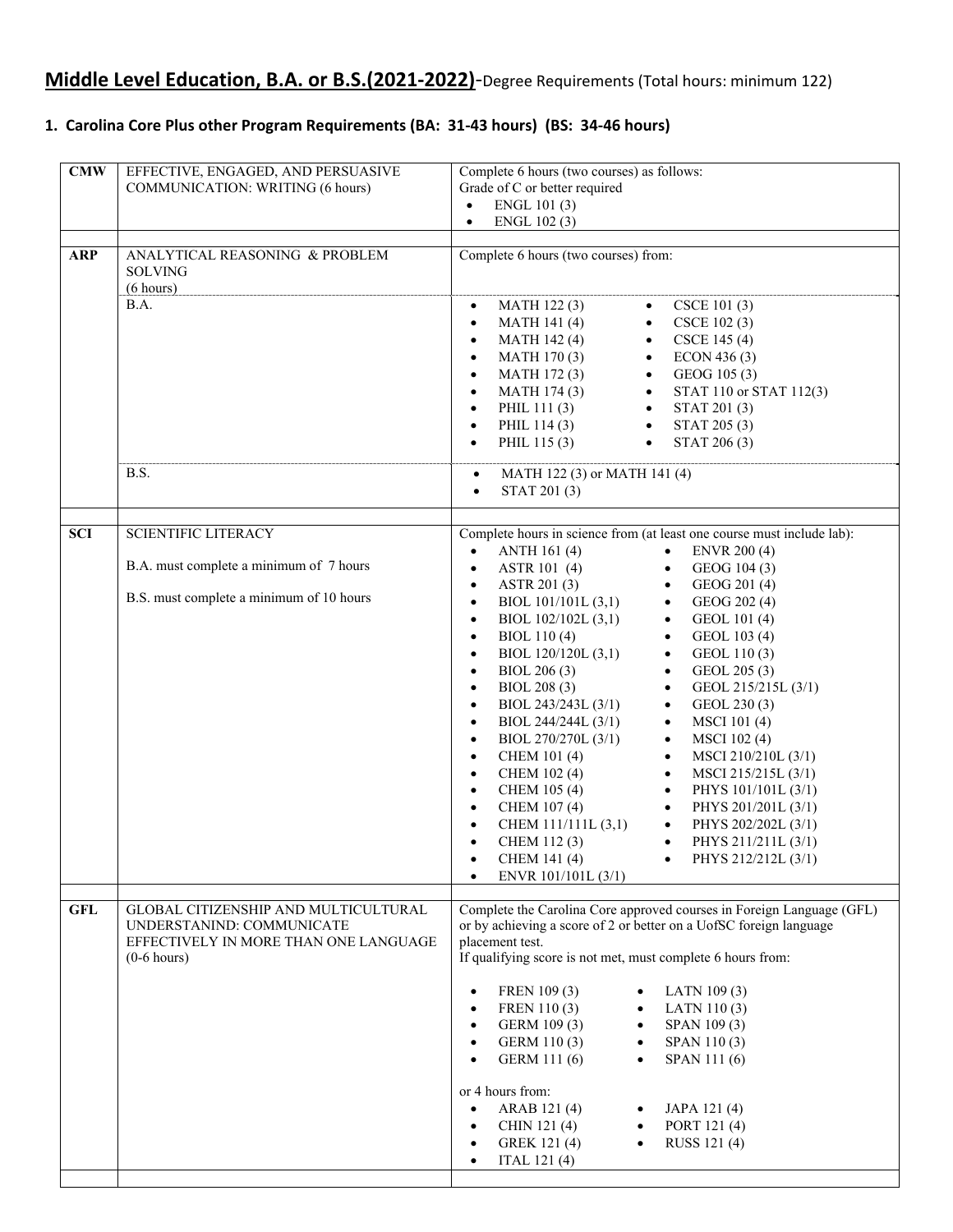| <b>GHS</b> | GLOBAL CITIZENSHIP AND MULTICULURAL<br>UNDERSTANDING: HISTORICAL THINKING<br>(3 hours)                                                                                                                                                                                                                                                                                                                                          |                                                                                                                                                                                                       | $\bullet$<br>$\bullet$<br>$\bullet$<br>$\bullet$<br>$\bullet$<br>$\bullet$<br>$\bullet$<br>$\bullet$                                                                               | Complete 3 hours (one course) from:<br>ARTH 107 (3)<br>FAMS 300 (3)<br>GERM 280 (3)<br>HIST 101 (3)<br>HIST 102 (3)<br>HIST 103 (3)<br>HIST 104 (3)<br>HIST 105 (3)                                                                                                                                                   | $\bullet$<br>$\bullet$<br>$\bullet$<br>$\bullet$<br>$\bullet$<br>$\bullet$<br>$\bullet$                                                                               | HIST 106 (3)<br>HIST 108 (3)<br>HIST 109 (3)<br>HIST 111 (3)<br>HIST 112(3)<br>HIST 214(3)<br>SOST 302 (3)                                                                                                                                                                                                                                                                         |
|------------|---------------------------------------------------------------------------------------------------------------------------------------------------------------------------------------------------------------------------------------------------------------------------------------------------------------------------------------------------------------------------------------------------------------------------------|-------------------------------------------------------------------------------------------------------------------------------------------------------------------------------------------------------|------------------------------------------------------------------------------------------------------------------------------------------------------------------------------------|-----------------------------------------------------------------------------------------------------------------------------------------------------------------------------------------------------------------------------------------------------------------------------------------------------------------------|-----------------------------------------------------------------------------------------------------------------------------------------------------------------------|------------------------------------------------------------------------------------------------------------------------------------------------------------------------------------------------------------------------------------------------------------------------------------------------------------------------------------------------------------------------------------|
| <b>GSS</b> | GLOBAL CITIZENSHIP AND MULTICULTURAL<br>UNDERSTANDING: SOCIAL SCIENCES (3 hours)                                                                                                                                                                                                                                                                                                                                                |                                                                                                                                                                                                       | $\bullet$<br>$\bullet$<br>$\bullet$<br>$\bullet$<br>$\bullet$<br>$\bullet$<br>$\bullet$<br>$\bullet$<br>$\bullet$<br>$\bullet$<br>$\bullet$<br>$\bullet$                           | Complete 3 hours (one course) from:<br>AFAM 201, 355 (3)<br>AFAM/EDTE/JSTU 218 (3)<br>ANTH 101, 102, 204, 210, 211,<br>212, 213, 244, 273, 280, 366<br>COLA 298 (3)<br>CRJU 101 (3)<br>EDTE 202 (3)<br>EDUC 360(3)<br>EDEX 205 (3)<br>GEOG 103, 121, 210, 221 (3)<br>GEOG 223-226 (3)<br>GEOG 228 (3)<br>HRTM 280 (3) |                                                                                                                                                                       | LASP 331 (3)<br>$\bullet$<br>LING 101 (3)<br>$\bullet$<br>LING 273 (3)<br>$\bullet$<br>MUSC 210 (3)<br>$\bullet$<br>POLI 101, 201 (3)<br>$\bullet$<br>PSYC 101 (3)<br>$\bullet$<br>$\bullet$<br>RELG 101 (3)<br>RELG 338 (3)<br>$\bullet$<br>SOCY 101, 301, 307,<br>$\bullet$<br>309, 310, 340, 355 (3)<br>SOWK 222 (3)<br>$\bullet$<br>$\bullet$<br>WGST 112, 113, 210,<br>300(3) |
| <b>AIU</b> | AESTHETIC AND INTERPRETIVE<br>UNDERSTANDING (3hours)                                                                                                                                                                                                                                                                                                                                                                            |                                                                                                                                                                                                       | $\bullet$<br>$\bullet$<br>$\bullet$<br>$\bullet$<br>$\bullet$<br>$\bullet$<br>$\bullet$<br>$\bullet$<br>$\bullet$<br>$\bullet$<br>$\bullet$<br>$\bullet$<br>$\bullet$<br>$\bullet$ | Complete 3 hours (one course) from:<br>AFAM 202 (3)<br>ARTE 101 (3)<br>ARTE 260 (3)<br>ARTH 105-106 (3)<br>ARTS 103-104 (3)<br>ARTS 210 (3)<br>CLAS 220(3)<br>CPLT 150 (3)<br>CPLT 270 (3)<br>DANC 101 (3)<br>ENGL 200, 270, 280 (3)<br>ENGL 282-288 (3)<br>FAMS 110, 180, 240 (3)<br>FREN 290 (3)                    | $\bullet$<br>$\bullet$<br>$\bullet$<br>$\bullet$<br>$\bullet$<br>$\bullet$<br>$\bullet$<br>$\bullet$<br>$\bullet$<br>$\bullet$<br>$\bullet$<br>$\bullet$<br>$\bullet$ | GERM 270, 290 (3)<br>MART 110, 201, 210 (3)<br>MUSC 110(3)<br>MUSC 113-115 (3)<br>MUSC 140 (3)<br>MUSC 310 (3)<br>RELG 270 (3)<br>RUSS 280 (3)<br>SOST 101 (3)<br>SPAN 220 (3)<br>THEA 170 (3)<br>THEA 181(3)<br>THEA 200 (3)                                                                                                                                                      |
|            | Up to two of the three requirements below may be met in overlay courses. For up to two instances, a Carolina Core course meeting another<br>core requirement may also meet one of these requirements, provided the course is approved to meet both. One requirement below must be met<br>with a 3-hour stand-alone course (not meeting another Carolina Core requirement). Note: A course approved and taken to meet two of the |                                                                                                                                                                                                       |                                                                                                                                                                                    | STAND-ALONE OR OVERLAY ELIGIBLE COURSES (3-9 hours)<br>requirements below can meet the stand-alone requirement.                                                                                                                                                                                                       |                                                                                                                                                                       |                                                                                                                                                                                                                                                                                                                                                                                    |
| <b>CMS</b> | EFFECTIVE, ENGAGED, AND<br><b>PERSUASVIE</b><br>COMMUNICATION (0-3 hours)                                                                                                                                                                                                                                                                                                                                                       | $\bullet$<br>$\bullet$<br>$\bullet$<br>$\bullet$                                                                                                                                                      |                                                                                                                                                                                    | SPCH $145(3)$ – Can also meet INF<br>SPCH 213 $(3)$ – Can also meet VSR<br>SAEL $200(3)$ – Can also meet VSR<br>PHIL 213 $(3)$ – Can also meet VSR                                                                                                                                                                    | $\bullet$                                                                                                                                                             | PHIL 325 (3) – Can also meet VSR<br>SPCH 140 (3)<br>SPCH 230 (3)<br>SPCH 260 (3)                                                                                                                                                                                                                                                                                                   |
| <b>INF</b> | <b>INFORMATION LITERACY (0-3</b><br>hours)                                                                                                                                                                                                                                                                                                                                                                                      | SLIS 202 (3)<br>$\bullet$<br>$\bullet$<br>$\bullet$<br>$\bullet$                                                                                                                                      |                                                                                                                                                                                    | LIBR 101 (1) - Can't meet stand-alone requirement<br>ENGL 102 (3) - Approved INF/CMW overlay<br>STAT 112 (3) - INF/ARP overlay (for BA students only)<br>SPCH $145(3)$ – Can also meet CMS                                                                                                                            |                                                                                                                                                                       |                                                                                                                                                                                                                                                                                                                                                                                    |
| <b>VSR</b> | VALUES, ETHICS, AND SOCIAL<br>RESPONSIBILITY (0-3 hours)                                                                                                                                                                                                                                                                                                                                                                        | $\bullet$<br>$\bullet$<br>ANTH 216 (3)<br>$\bullet$<br>$\bullet$<br>$\bullet$<br>$\bullet$<br>ENGL 200 - VSR/AIU overlay<br>$\bullet$<br>ENGL 280 - VSR/AIU overlay<br>$\bullet$<br>ENVR 322 (3)<br>٠ |                                                                                                                                                                                    | AFAM/EDTE/JSTU 218 - VSR/GSS overlay<br>ANTH 212 (3) - VSR/GSS overlay<br>ANTH 244 (3) - VSR/GSS overlay<br>ANTH $280(3) - VSR/GSS$ overlay<br>BIOL 208 (3) - VSR/SCI overlay<br>CPLT 150 (3) - VSR/AIU overlay<br>CSCE 390 (1) - Cannot meet stand-alone req<br>EDTE 202 (3) VSR/GSS overlay                         | $\bullet$<br>$\bullet$<br>$\bullet$<br>$\bullet$<br>٠<br>$\bullet$                                                                                                    | HIST 108 (3) - VSR/GHS overlay<br>LING 240(3)<br>PHIL 103, 211, 320, 321, 322, 324<br>PHIL 213 $(3)$ – Can also meet CMS<br>PHIL $325(3)$ – Can also meet CMS<br>POLI 201 (3) – VSR/GSS overlay<br>POLI 240, 302, 303, 304<br>RELG 205 (3)<br>SAEL $200(3)$ – Can also meet CMS<br>SPCH 213 $(3)$ – Can also meet CMS<br>SPTE 385 (3)<br>WGST 112 (3) – VSR/GSS overlay            |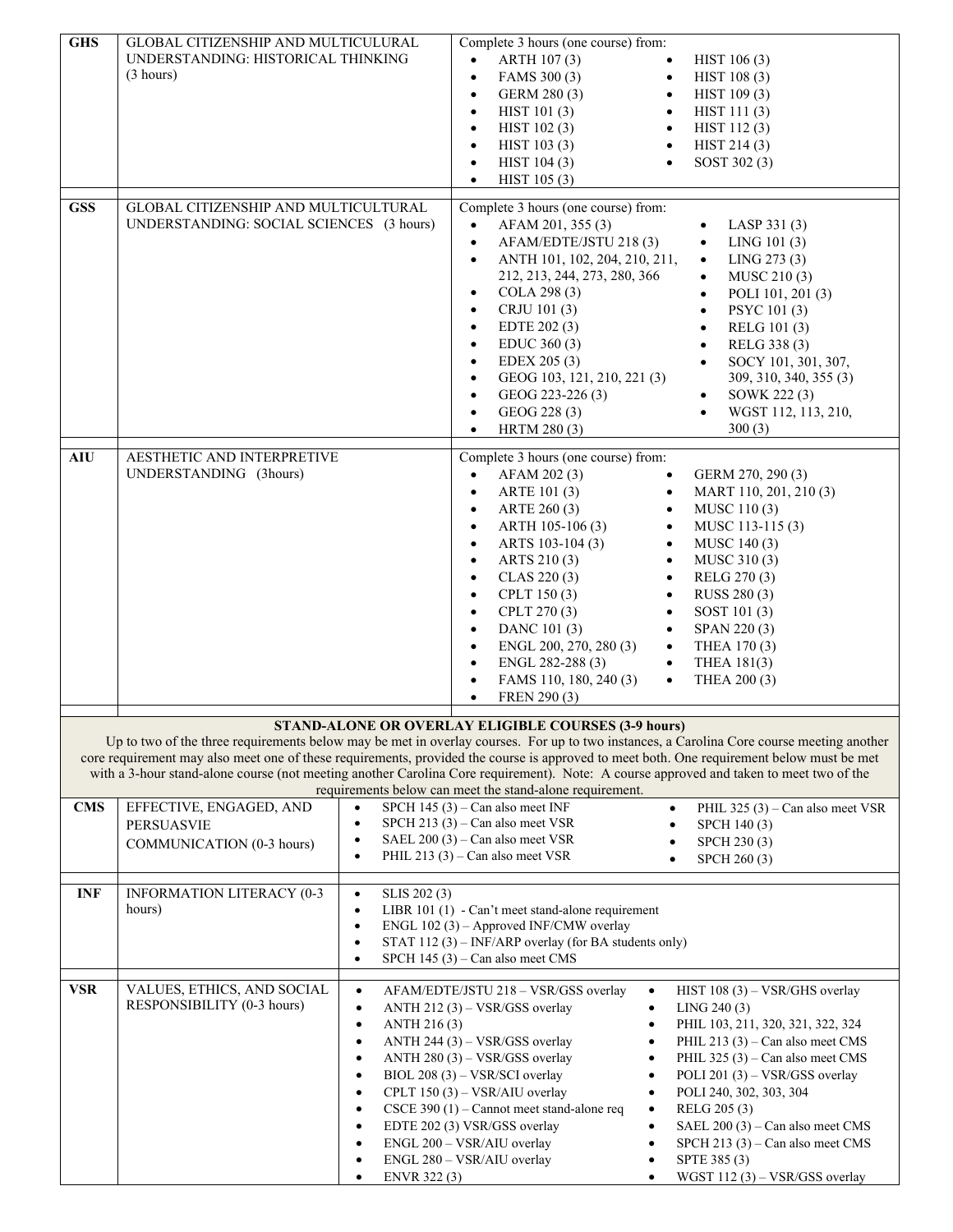### **2. B.A. – Middle Level - Additional required courses (3-6 hours)**

#### Must be in addition to courses taken to meet Carolina Core requirements

- **Additional Literature or History (3 hrs)**
	- Select one course from the following:
		- o ENGL 283 Themes in British Writing
		- o ENGL 285 Themes in American Writing
		- o ENGL 287 American Literature
		- o ENGL 288 English Literature
		- o An additional history (HIST) elective

### **Electives (0-3 hrs)**

The number of elective hours required depends upon the number of hours used to fulfill other degree requirements. Minimum degree requirements must equal 122 hours.

### **B.S. – Middle Level - Additional required course (0-3 hours)**

**Electives (0-3 hrs)** 

The number of elective hours required depends upon the number of hours used to fulfill other degree requirements. Minimum degree requirements must equal 122 hours.

### **3. Education (49 hours) – Grade of C or better required**

- a. Education Core (9):
	- EDTE 201 Issues and Trends in Teaching and Learning (3)
	- EDFI 300 Schools in Communities (3)
	- EDPY 401, Learners and the Diversity of Learning (3)
- b. Middle Level Core (22 hours)
	- EDML 321 Middle Level Teaching and Management (3)
	- EDTE 522 Integrated Curriculum at the Middle Level (3)
	- EDML 470 Foundations in Reading (3)
	- EDML 471 Middle Level Reading and Writing (3)
	- EDEX 491 Introduction to Inclusion of Students with Mild Disabilities (2)
	- EDRM 423 Introduction to Classroom Assessment (2)
	- Two Middle Grades Content Specific Methods Courses (500-level) selected from the following four courses:
		- EDML 553 Methods and Materials for Teaching Science in the Middle Grades (3)
		- EDML 563 Methods and Materials for Teaching Social Studies in the Middle Grades (3)
		- EDML 573 Methods and Materials for Teaching English/Language Arts in the Middle Grades (3)
		- **EDML 583 Methods and Materials for Teaching Mathematics in the Middle Grades (3)**
- c. Clinical Experience (18 hours)
	- EDML 598 Internship A (3)
	- EDML 599 Internship B (12)
	- EDML 584 Middle and High School Internship Seminar (3)

# **4. Content Area Specializations (36-41 hours) – Grade of C or better required**

# **Must be in addition to courses taken to meet Carolina Core Plus BA/BS in Middle Level General Education**

Students must choose two different content areas of specialization, each including 18-21 hours of study. Specialized content areas are: English, social studies, mathematics, and science.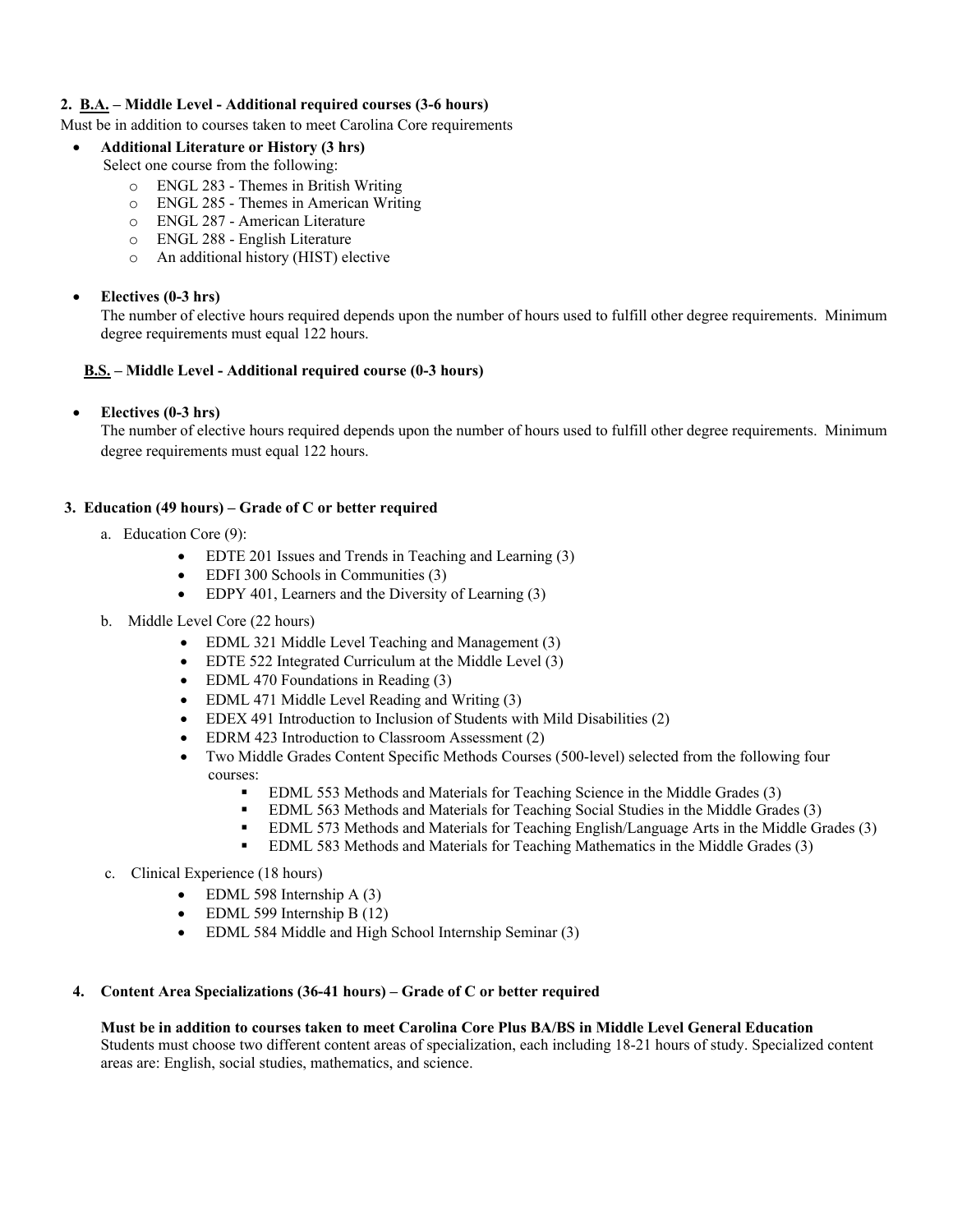### **English Specialization (18 hours)**

- ENGL 431A or ENGL 431B (3)(Children's Literature)
- ENGL 428A African‐American Lit. I: to 1903 or ENGL 428B African‐American Lit. II: 1903 to Present (3)
- ENGL 360 Creative Writing; ENGL 460 Advanced Writing; or ENGL 461 The Teaching of Writing (3)
- ENGL 450 English Grammar or ENGL 389 The English Language (3)
- One literature course chosen from among: ENGL 380‐386; 400‐427; 429; 431; 435‐439 (3)
- EDML 572 Middle Level Literacy Assessment (3)

#### **Social Studies Specialization (18 hours)**

- HIST 101 European Civilization from Ancient Times to the Mid-17<sup>th</sup> Century (3)
- HIST 102 European Civilization from the Mid-17<sup>th</sup> Century (3)
- HIST 111 United States History to 1865 (3) or HIST 112 United States History since 1865 (3)
- HIST 409 or HIST 410 or HIST 442 or SOST 301 (3) (South Carolina History/Southern Studies)
- GEOG 561 Geographic Concepts for Teachers (3)
- Additional 300-level HIST or ANTH 219 or ANTH 327 or ANTH 331 or ANTH 328 or ECON 224 (3)

### Mathematics Specialization (18-20 hours) (Note: MATH 122 or 141 is a prerequisite for MATH 401, 602, and 603)

- MATH 603 Inquiry Approach to Algebra or MATH 142 Calculus II (3-4)
- MATH 602 An Inductive Approach to Geometry or MATH 531 Foundations of Geometry (3)
- STAT 201 Elementary Statistics (if not used for General Education) (3)
- MATH 401 Conceptual History of Mathematics or MATH 241 Vector Calculus (3-4)
- Two chosen from among the following (three courses if STAT 201was used for meeting the General Education requirement) (6‐9):
	- MATH 141 (4) (if not used for general education)
	- MATH 142 (4) (if not used above)
	- MATH 241 (3) (if not used above)
	- MATH 170 Finite Mathematics, (3) or MATH 174 Discrete Mathematics for Computer Science, (3) but not both
	- MATH 511 Probability (3)
	- MATH 544 Linear Algebra (3)
	- MATH 546 Abstract Algebra (3)
	- MATH 574 Discrete Mathematics I (3)
	- MATH 580 Elementary Number Theory (3)
	- **STAT 506 Introduction to Experimental Design (3)**
	- **STAT 515 Statistical Methods I (3)**
	- STAT 516 Statistical Methods II (3) (if STAT 506 was not taken)

#### **Science Specialization (18‐23 hours)**

**Life Science**, two courses from the following (6‐8):

- $\bullet$  BIOL 200 & 200L Plant Science (4),
- BIOL 206 Genetics and Society (3),
- BIOL 232 Anatomy (3),
- BIOL 270 & 270L Environmental Biology (4),
- SMED 587 Interdependence of Living Systems (3).
- **Physical Science**, two courses from the following (6‐8):
	- PHYS 201 & 201L General Physics I (4),
	- PHYS 202 & 202L General Physics II (4),
	- PHYS 153 & 153L Physics in the Visual Arts (4),
	- PHYS 155 Musical Acoustics (3),
	- CHEM 102 Fundamental Chemistry (4),
	- CHEM 105 Chemistry and Modern Man (4),
	- CHEM 111 & 111L General Chemistry (4),
	- SMED 586 Energy, Motion, and Matter (3).

**Earth Science**, two courses from the following (6‐7):

- GEOL 302 Rocks and Minerals (4),
- GEOL 205 Earth Resources (3),
- MSCI 210 Oceans and Man (3),
- GEOL 215 Coastal Environments of the Southeastern U.S. (3)
- GEOL 230 Geology of National Parks (3),
- GEOL 250 Continental Drift and Ice Ages (3),
- SMED 588 Origin and Evolution of Living and Non-Living Systems (3).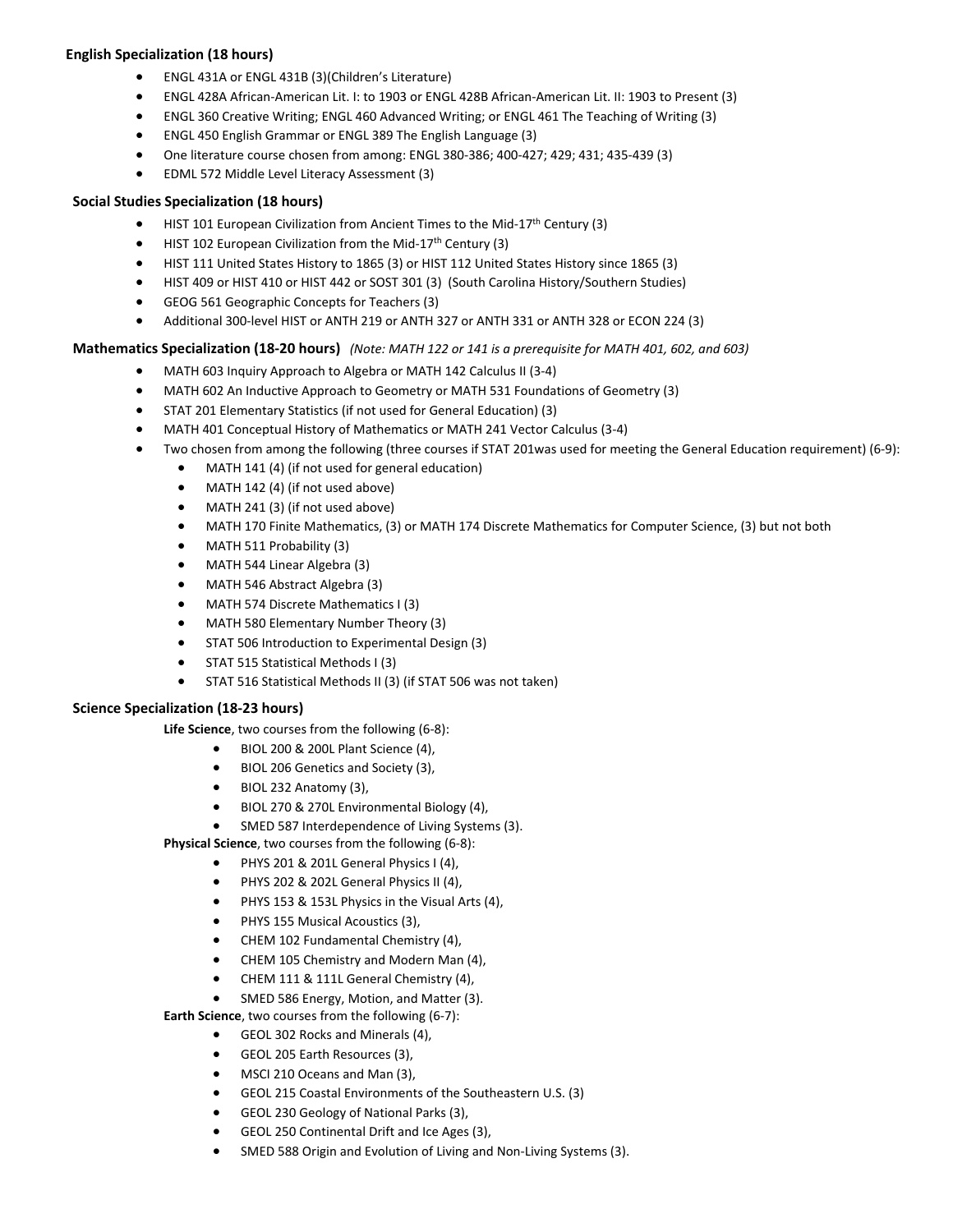| Freshman Fall (15 semester hours)                                                                                                                                                                                                                                                                                                                                                                                                                                                                                                   | Freshman Spring (16 semester hours)                                                                                                                                                                                                                                                                                                    |  |  |
|-------------------------------------------------------------------------------------------------------------------------------------------------------------------------------------------------------------------------------------------------------------------------------------------------------------------------------------------------------------------------------------------------------------------------------------------------------------------------------------------------------------------------------------|----------------------------------------------------------------------------------------------------------------------------------------------------------------------------------------------------------------------------------------------------------------------------------------------------------------------------------------|--|--|
| Grade<br>Course<br><b>Notes</b><br><b>CMW (ENGL 101)</b><br>Elective<br>GHS (History)<br><u> 1989 - Johann John Harry Harry Harry Harry Harry Harry Harry Harry Harry Harry Harry Harry Harry Harry Harry Harry Harry Harry Harry Harry Harry Harry Harry Harry Harry Harry Harry Harry Harry Harry Harry Harry Harry Har</u><br>ARP (Analytical)<br>AIU (Aesthetics)<br><u> 1980 - Johann Stein, mars and de Brandenburg and de Brandenburg and de Brandenburg and de Brandenburg and de</u><br>Sophomore Fall (15 semester hours) | Grade<br><b>Course</b><br><b>Notes</b><br><b>CMW (ENGL 102)</b><br><b>GSS (Social Science)</b><br>ARP (Analytical)<br>the property of the company of the company of<br>SCI w/lab (Science)<br><b>EDTE 201</b><br>Sophomore Spring (15 semester hours)                                                                                  |  |  |
| SCI (Science)<br><b>EDFI 300</b><br>Req. CC Stand Alone<br><u> 1980 - John Harry Harry Harry Harry Harry Harry Harry Harry Harry Harry Harry Harry Harry Harry Harry Harry</u><br>Content A1<br>Content B1<br><u> 1980 - John Stein, mars and de Barbara</u>                                                                                                                                                                                                                                                                        | Content A2<br>Content A3<br>Content B2<br><u> 1990 - Johann Barbara, martin a</u><br>Additional Lit or Hist<br><u> 1990 - Johann Barn, mars ann an t-</u><br><b>EDPY 401</b>                                                                                                                                                           |  |  |
| Junior Fall (15 semester hours)                                                                                                                                                                                                                                                                                                                                                                                                                                                                                                     | Junior Spring (17 semester hours)                                                                                                                                                                                                                                                                                                      |  |  |
| Content A4<br>Content A5<br><u> 1990 - Johann John Harry Barnett, fransk konge</u><br>Content B3<br>Content B4<br><b>EDML 470</b>                                                                                                                                                                                                                                                                                                                                                                                                   | Content A6<br>Content B5<br>Content B6<br>EDEX 491 (2)<br><u> 1989 - Johann John Harry Harry Harry Harry Harry Harry Harry Harry Harry Harry Harry Harry Harry Harry Harry Harry Harry Harry Harry Harry Harry Harry Harry Harry Harry Harry Harry Harry Harry Harry Harry Harry Harry Har</u><br><b>EDML 321*</b><br><b>EDML 471*</b> |  |  |
| Senior Fall (14 semester hours)                                                                                                                                                                                                                                                                                                                                                                                                                                                                                                     | Senior Spring (15 semester hours)                                                                                                                                                                                                                                                                                                      |  |  |
| <b>EDTE 522*</b><br>EDML 598 (Intern A)*<br><b>EDML Methods 1*</b><br><b>EDML Methods 2*</b><br>EDRM 423 (2)*<br><b>No Additional Courses This Semester</b>                                                                                                                                                                                                                                                                                                                                                                         | <b>EDML 584*</b><br><b>No Additional Courses This Semester</b>                                                                                                                                                                                                                                                                         |  |  |
|                                                                                                                                                                                                                                                                                                                                                                                                                                                                                                                                     |                                                                                                                                                                                                                                                                                                                                        |  |  |
| Foreign Language Requirement met ____________<br>CMS (Speech)<br>INF (Info Lit.)<br>VSR (Values/Ethics) _______________________Grade _______ (Stand-Alone or Overlay)                                                                                                                                                                                                                                                                                                                                                               | Lab Science Requirement met ________________<br>Stand-Alone or Overlay Section from Carolina Core, all 3 req. must be met (One must be stand-alone)<br>______________________Grade ________ (Stand-Alone or Overlay)                                                                                                                   |  |  |
| Note: courses in bold must be taken in the semester in which they are listed                                                                                                                                                                                                                                                                                                                                                                                                                                                        | * must meet all professional program and internship admissions requirements by set deadlines prior to participation in these classes                                                                                                                                                                                                   |  |  |

 Notes: 1. Unless otherwise noted, all course carry 3 sh of credit 2. Content #A refers to the six 3 sh courses in the first content area specialization 3. Content #B refers to the six 3 sh courses in the second content area specialization. 4. Methods 1 refers to the EDML 5x3 course in the first content area specialization. 6. Methods 2 refers to the EDML 5x3 course in the second content area specialization.

## **(2021‐2022) Checklist for Middle Level Bachelor of Arts (BA) Degree Candidate**